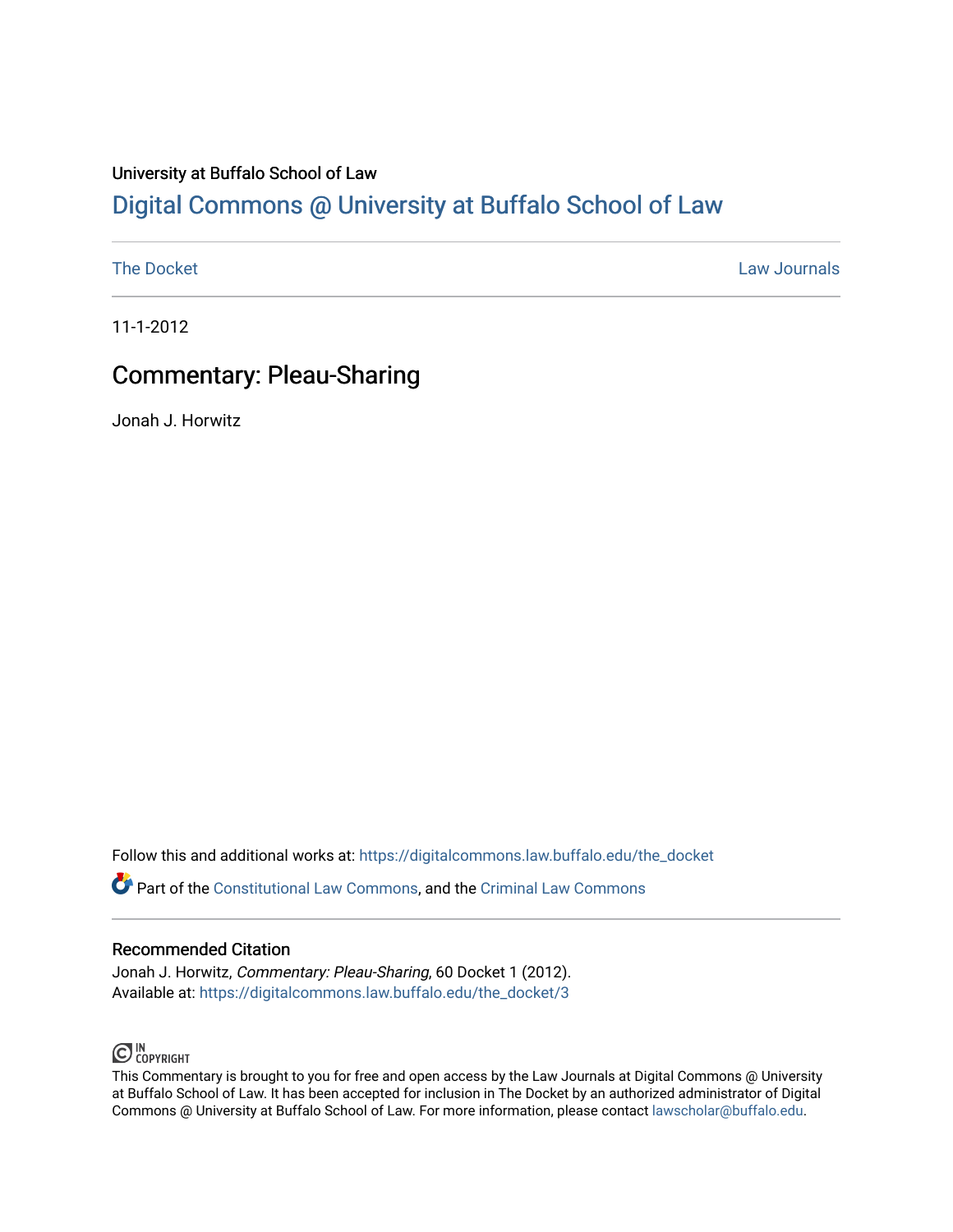# **BUFFALO LAW REVIEW**  *THE DOCKET*

VOLUME 60 NOVEMBER 2012 PAGES 1-7

### **COMMENTARY**

### **Pleau-Sharing**

#### JONAH J. HORWITZ†

Federalism is a hot topic at the moment. With the Supreme Court having just ruled on the most significant conflict between the states and the national government since the New Deal, $<sup>1</sup>$  the issue has greater currency with the</sup> public than it has had in decades. As with many such debates, however, the struggle over healthcare reform is not really about federalism. The Commerce Clause has simply provided a convenient constitutional garb for advocates on all sides. By and large, such advocates do not purport to be centrally motivated by a concern for states' freedom from national interference. Rather, they talk about the freedom of the individual (the law's critics), the needs of the indigent (the law's defenders), and fiscal responsibility (both). That is not to say that the healthcare debate is a sham. No doubt a healthy discussion can be had over the constitutional balance of power between the states and the federal government, even when the combatants' motivations have more to do with other matters. Perhaps the passions of the participants sharpen the constitutional debate. Indeed, perhaps some considerations that seem removed from the relationship between the nation and the states are actually not so removed.<sup>2</sup> 

<sup>†</sup> BA with honors, 2006, Swarthmore College. JD cum laude, Order of the Coif, 2010, Northwestern University School of Law.

<sup>1.</sup> *See* Nat'l Fed'n of Indep. Bus. v. Sebelius, 132 S. Ct. 2566 (2012).

<sup>2.</sup> *See, e.g.*, Dennis v. Higgins, 498 U.S. 439, 447 (1991) (holding that the commerce clause affords individuals a cause of action against states interfering with their right to engage in interstate commerce).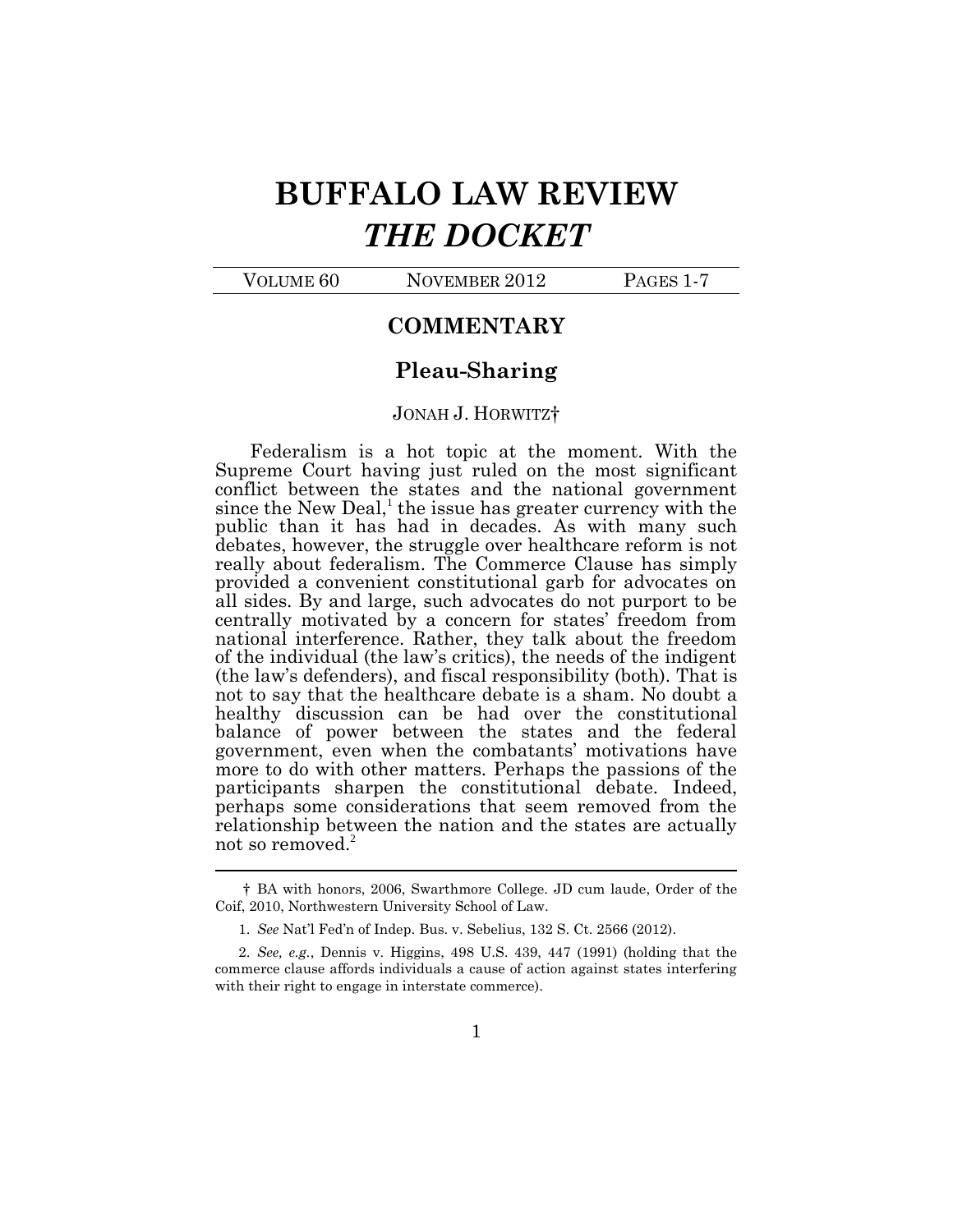Nevertheless, there are surely times when a conversation about federalism should be focused on *federalism*, times when we should return to the roots of the concept and revisit the fundamental question of what powers are granted to which sovereign. Such conversations are most fruitfully had about powers traditionally reserved to one government and encroached upon by another. For in that instance, unlike cases where courts wrestle with uniquely modern activity that does not fit neatly into the historical federalist paradigm,<sup>3</sup> we can clearly see the evolution of our federalist system, and we can thoughtfully consider whether or not we like the direction we are headed.

There are few areas more traditionally dominated by one sovereign over the other than the prosecution of commonplace crimes.<sup>4</sup> And there are few judicial decisions that more blithely disregard that tradition than the recent First Circuit decision, *United States v. Pleau*. <sup>5</sup> The majority opinion in that case is a stark reminder of just how far the conventional distinctions between the sovereigns have collapsed. It is also a stark reminder of how such collapses can occur almost invisibly, through erosion and passing remarks rather than landmark cases and seminal holdings.

Some cursory background. In 2010, Jason Pleau robbed and murdered a gas station manager who was making a bank deposit in Rhode Island.<sup>6</sup> While in state custody for a parole violation, a federal grand jury indicted him for robbery affecting commerce and use of a firearm during and in relation to a crime of violence resulting in death.<sup>7</sup> The federal government sought custody of Pleau to charge him with the offenses, which potentially carried with them a penalty of death. <sup>8</sup> Because Lincoln Chafee, the Governor of

7. *Id.*

<sup>3.</sup> *See, e.g.*, United States v. Hornaday, 392 F.3d 1306, 1311 (11th Cir. 2004) (applying commerce clause jurisprudence to the Internet).

<sup>4.</sup> *See, e.g.*, Scheidler v. Nat'l Org. for Women, Inc., 547 U.S. 9, 20 (2006) ("[R]espondents' Hobbes Act interpretation broadens the Act's scope beyond what case law has assumed. It would federalize much ordinary criminal behavior, ranging from simple assault to murder, behavior that typically is the subject of state, not federal, prosecution.").

<sup>5.</sup> United States v. Pleau, 680 F.3d 1 (1st Cir. 2012) (en banc).

<sup>6.</sup> *Id.* at 3.

<sup>8.</sup> *Id.* The federal government has since announced it will seek the death penalty for Pleau. *See* Katie Mulvaney, *State of R.I. Seeks U.S. Supreme Court*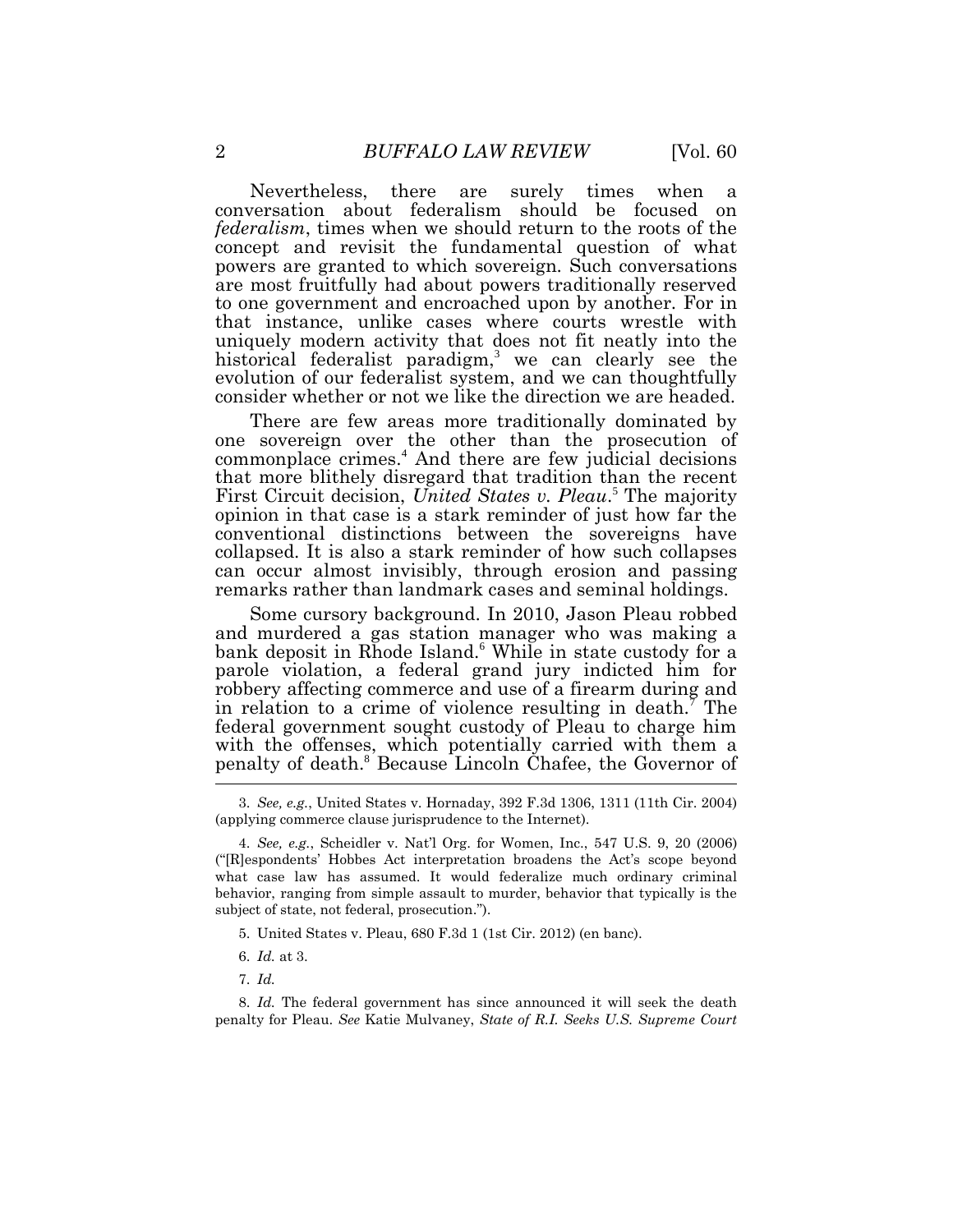Rhode Island, is opposed to capital punishment, he refused to hand Pleau over.<sup>9</sup> By the time the case reached the First Circuit, *Pleau* involved a host of complicated jurisdictional and procedural issues that are not centrally relevant to this commentary.<sup>10</sup> Its reference to the principal concern examined here—the increasing, and increasingly surreptitious, federalization of ordinary criminal prosecution—is mentioned only in passing. Which is, in a sense, exactly the point.

Here is the passing remark. The majority opinion, written by the eminent jurist Judge Boudin for himself and two other members of the *en banc* court, announced: "That there is an overriding federal interest in prosecuting defendants indicted on federal crimes needs no citation . . . ."<sup>11</sup> In a scholarly opinion published in a high-profile case for a respected court and by a prominent judge, it is no small matter to declare that a proposition does not require any authority. It is puzzling, therefore, that Judge Boudin would find it unnecessary to support this proposition, which is far from self-evident.

As an initial matter, it is important to note that this essay does not purport to answer the dispositive questions at issue in the dispute between the United States and Rhode Island, or those at issue in the dispute between the majority and the dissent. Those questions entail complex matters of statutory analysis and habeas jurisprudence too thorny to untangle in the short space allotted. And, in any event, it is clear that the concern articulated here cannot resolve the controversy. For, as observed below, even the dissent does not dispute the proposition quoted above and critiqued here. That too is part of the very problem under consideration: that even a scathing dissent written to defend state sovereignty in one narrow case accepts without comment a wildly sweeping condemnation of state

*Review in Pleau Death Penalty Case*, PROVIDENCE J. (Aug. 21, 2012), http://news. providencejournal.com/breaking-news/2012/08/state-seeks-us.html.

<sup>9.</sup> *Pleau*, 680 F.3d at 3.

<sup>10.</sup> Many of the issues relate to the Interstate Agreement on Detainers, a compact between the separate states and the federal government concerning the exchange of prisoners between different jurisdictions. *See id.* at 3-5.

<sup>11.</sup> *Id.* at 7.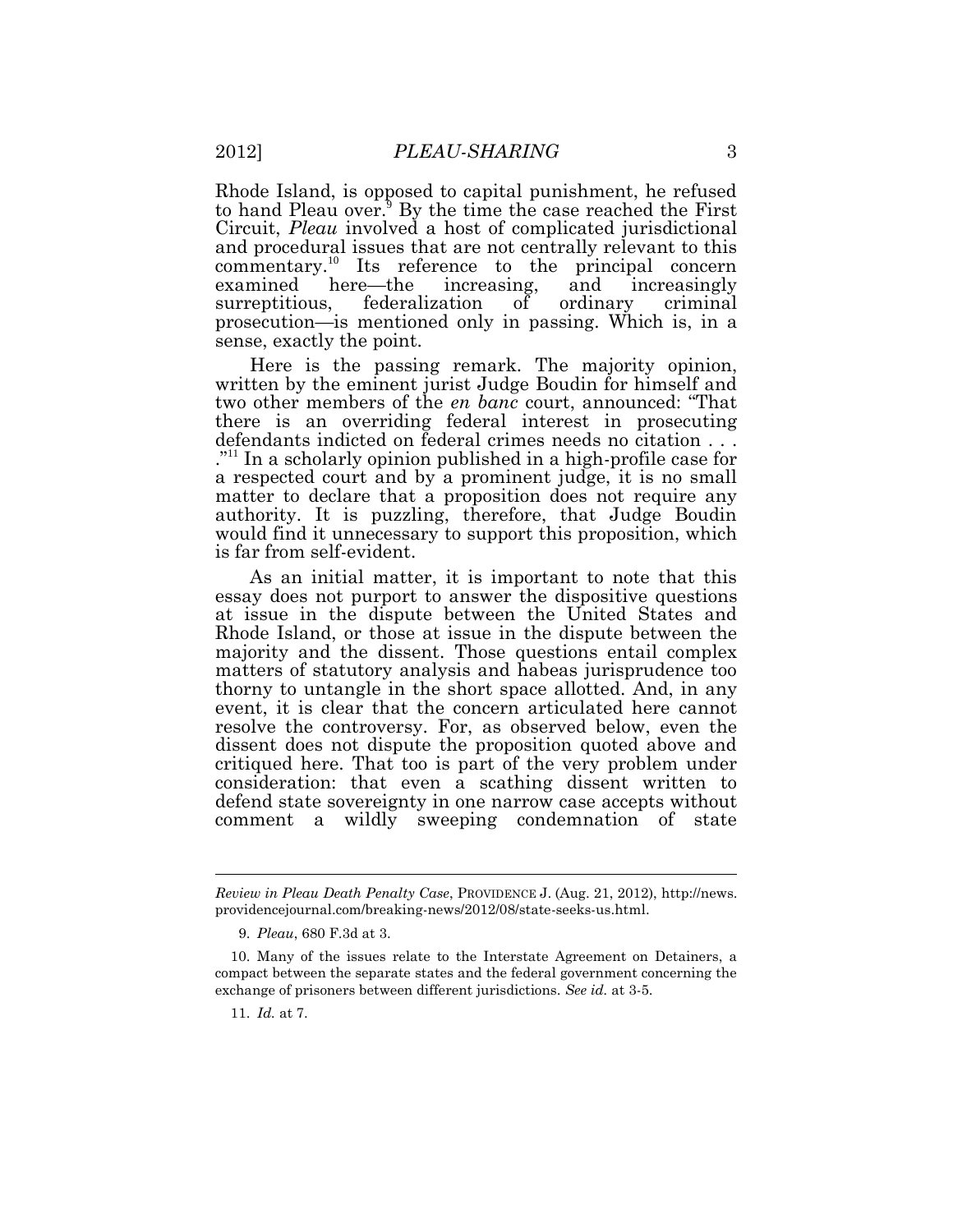sovereignty in a much broader context. The problem, in a nutshell, is one of *tone*.

"That there is an overriding federal interest in prosecuting defendants indicted on federal crimes" is a freestanding proposition on a high level of generality.<sup>12</sup> Judge Boudin, a careful drafter, included within the sentence no indication that it bore any close connection to the legal issues in the case at bar. He did not say, "there is an overriding federal interest in prosecuting defendants indicted on federal crimes in a dispute over the terms of the Interstate Agreement on Detainers" or "in a dispute over the proper application of habeas law." With presumed calculation, he said simply that "there is an overriding federal interest in prosecuting defendants indicted on federal crimes."<sup>13</sup> Period. The assumption that Judge Boudin meant what he said as he said it is further bolstered by the fact that he saw fit to announce the lack of authority, and confirmed by the fact that the dissent tacitly treated the statement as an abstract (and true) proposition, rather than a necessary building-block of the majority's flawed reasoning.

Now, in a different case, it could very well be true that the proposition is so obvious as to render a citation superfluous. Imagine, for example, a criminal defendant complaining to an assistant U.S. attorney that he should not be forced to answer for his offense because he had parental obligations, spousal obligations, or business obligations. Then it would make sense to respond, scoffingly, that an overriding federal interest eclipsed his own. Or, to bring the matter slightly closer to plausibility, imagine an elected official urging a federal judge to dismiss an indictment because it would impair his ability to serve the people. The judge would likely be on firm ground to shoot the motion down, because there is an overriding federal interest in seeing corrupt politicians removed from office and punished.

But what exactly does it mean for there to be an overriding federal interest in transplanting a single, fairly unremarkable defendant from a state prison to a federal prison? The only explanation with any persuasive force is

<sup>12.</sup> *Id.*

<sup>13.</sup> *Id.*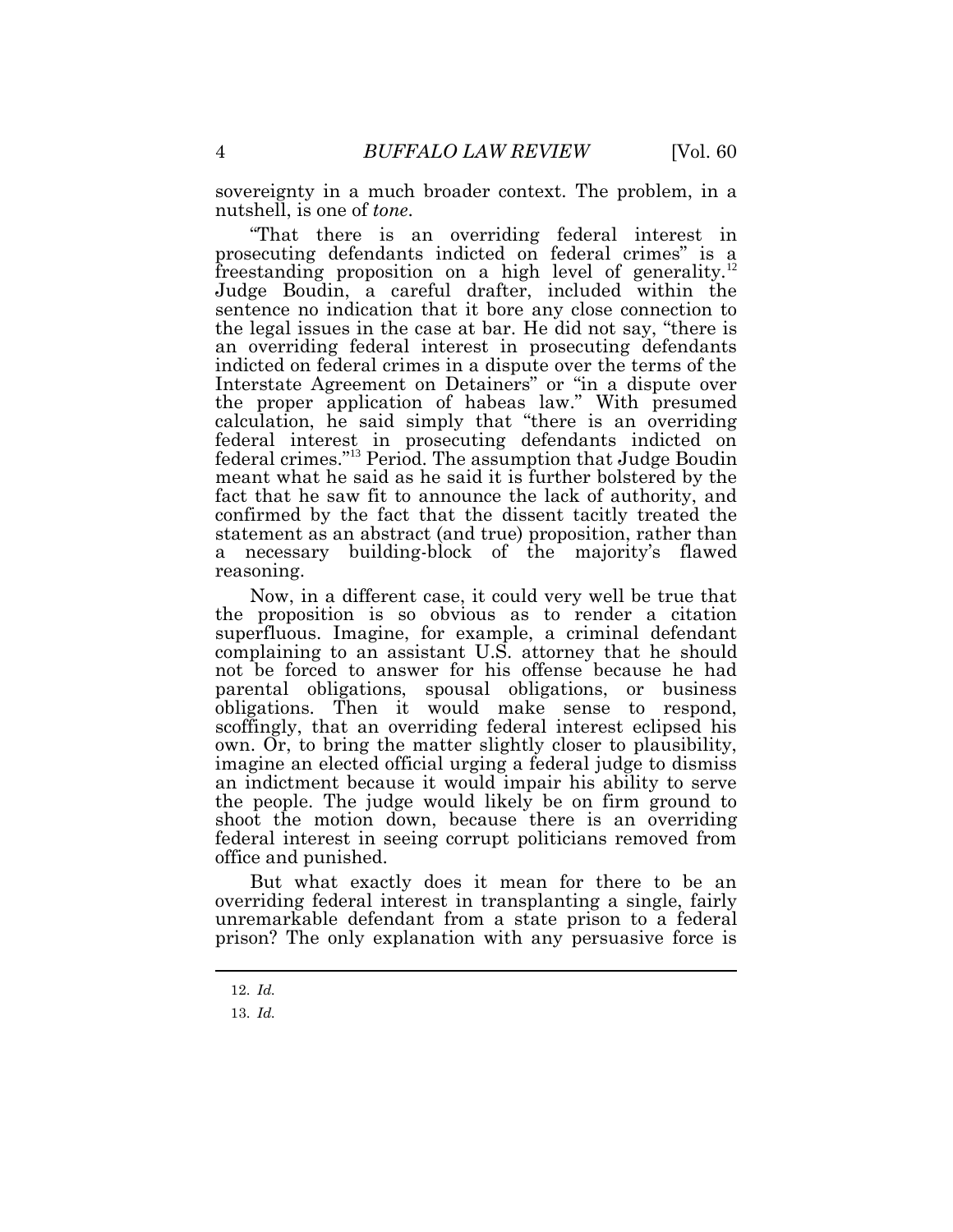that different penalties will be available to Pleau's federal prosecutors than to Rhode Island. Indeed, that is the Governor's stated reason for declining the federal request in the first place: that he does not believe in the death penalty, and that the Department of Justice could pursue one if it so chooses. It is difficult to see, however, how the federal government's interest in seeing Pleau, the robber and murderer of a gas station manager, die by the hand of an executioner carrying out a federal death sentence rather than die during or after a lengthy stay in a state prison, could meaningfully be described as overriding, let alone how it could be described as such in passing and with no authority. Nor can it be ignored that the federal government very seldom executes *anyone* in today's day and age<sup>14</sup> and generally reserves the punishment for the perpetrators of truly egregious offenses.<sup>15</sup> If there is any proposition in the opinion that required a citation, it would be this one!

Ultimately, Judge Boudin cannot really mean "[t]hat there is an overriding federal interest in prosecuting defendants indicted on federal crimes" in such a way as to be applicable to Pleau. What he must mean instead, in keeping with the tenor of the increasing federalization of run-of-the-mill crimes, is that there is an overriding federal interest in the federal government calling the shots in Pleau's prosecution, rather than Rhode Island and regardless of what Rhode Island would presumably do to him. In other words, there is an overriding federal interest in a federal attorney (not a state attorney) charging Pleau under federal statutes (not state statutes); and a federal interest in a federal judge (not a state judge) sentencing him to a federal prison (not a state prison). It matters not that the process and end result would likely be very similar. The point is that the federal government is the federal government. If it wants Jason Pleau, it gets him.

<sup>14.</sup> *See, e.g.*, Michele Martinez Campbell, *Federalism and Capital Punishment: New England Stories*, 36 VT. L. REV. 81, 81 (2011) ("Federal death sentences represent only 0.53% of death sentences imposed in the United States.").

<sup>15.</sup> Timothy McVeigh, for instance, one of the men responsible for the Oklahoma City bombing, was one of the last people executed by the federal government. *See* FED. BUREAU OF PRISONS, *Executions of Federal Prisoners (Since 1927)*, http://www.bop.gov/about/history/execchart.jsp (last visited Sept. 19, 2012).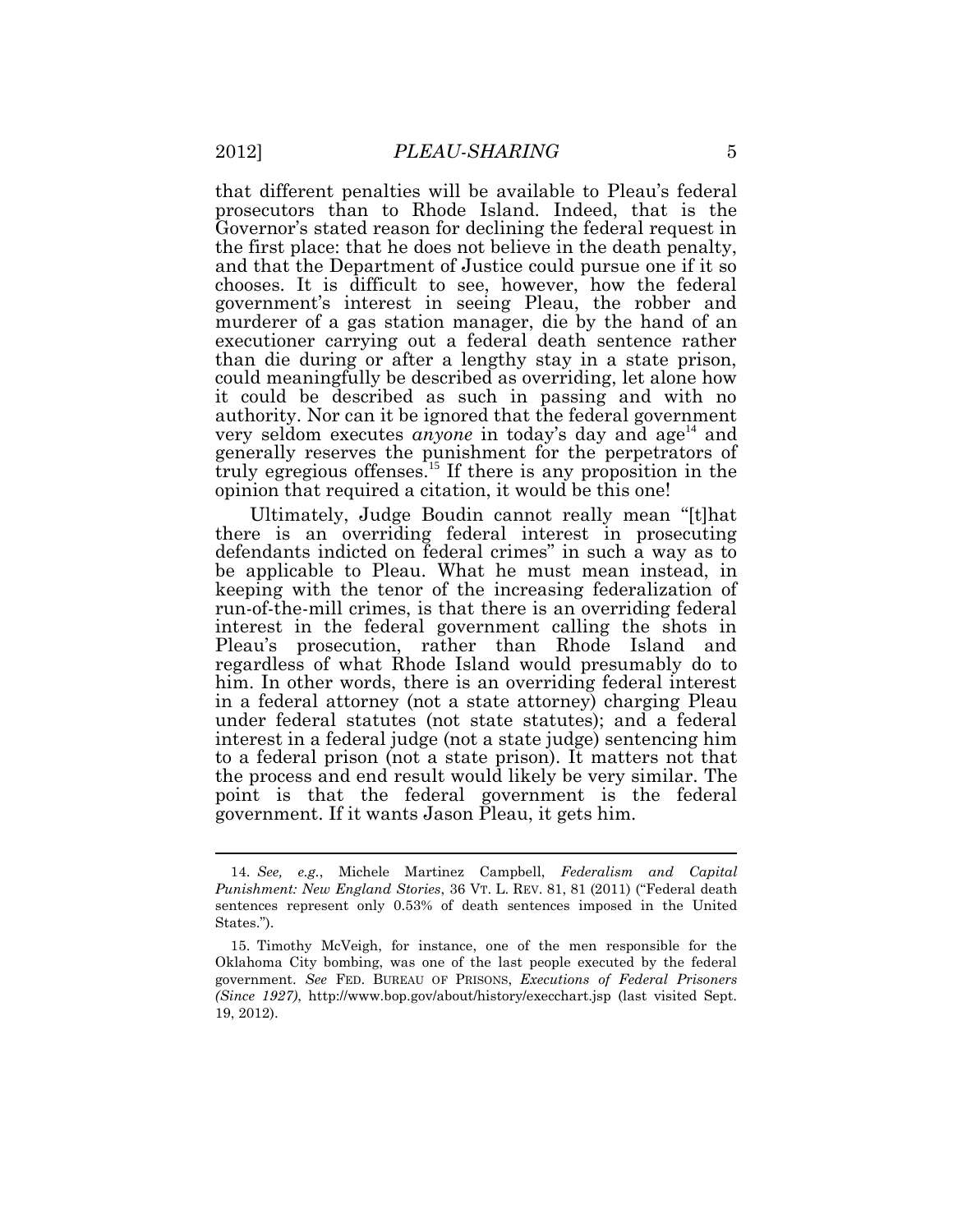Again, this critique is not meant to attack the result reached by the First Circuit. The case law may support the majority, and more importantly the Constitution may. It is hard to challenge Judge Boudin's assertion that the "Supremacy Clause operates in only one direction and has nothing to do with comity."<sup>16</sup> Maybe that fact alone is sufficient to justify the outcome. But, to borrow the Judge's own phrase, that proposition has nothing to do with the federal government's interests, overriding or not. On the contrary, it is essentially a way of saying that *it doesn't matter* whether the federal government has an overriding interest. All it needs is to pretend it has one, to say: we want Pleau, give him to us.

Interestingly, the vigorous dissent penned by Judge Torruella and joined by Judge Thompson accuses the majority of "unnecessary federal arrogance" but cites for its charge the majority's line about the Supremacy Clause running in only one direction, not its fabrication of an overriding federal interest.<sup>17</sup> The majority's view of the Supremacy Clause may be arrogant; it also happens to be accurate. Its view of the overriding federal interest, on the other hand, is both arrogant and untrue. One wonders whether the dissent here is implicitly conceding the fact that it makes no difference whether the federal government has an overriding interest in Pleau. After all, the dissent does not counter the majority's claim of an overriding federal interest; it simply rebuts its reading of the law. There is certainly nothing improper in Judge Torruella's tack in that regard. The duty of a dissenting judge is to express his reasoning for why he disagrees on the result, and reasoning in the majority not necessary for the result is reasoning that does not demand a response.

Still, one wishes for honesty if nothing else. If we have reached the point where the federal government can seize a prisoner from a state on a flimsy pretext that flies in the face of history, practice, and common sense, our Article III judiciary should so inform us. We have a right to know the current status of our constitutional system, particularly when it seems to have shifted so dramatically in an area criminal law—of crucial importance to all society. A petition for certiorari in *United States v. Pleau* has already been

<sup>16.</sup> *Pleau*, 680 F.3d at 6.

<sup>17.</sup> *Id.* at 12 n.17 (Torruella, J., dissenting).